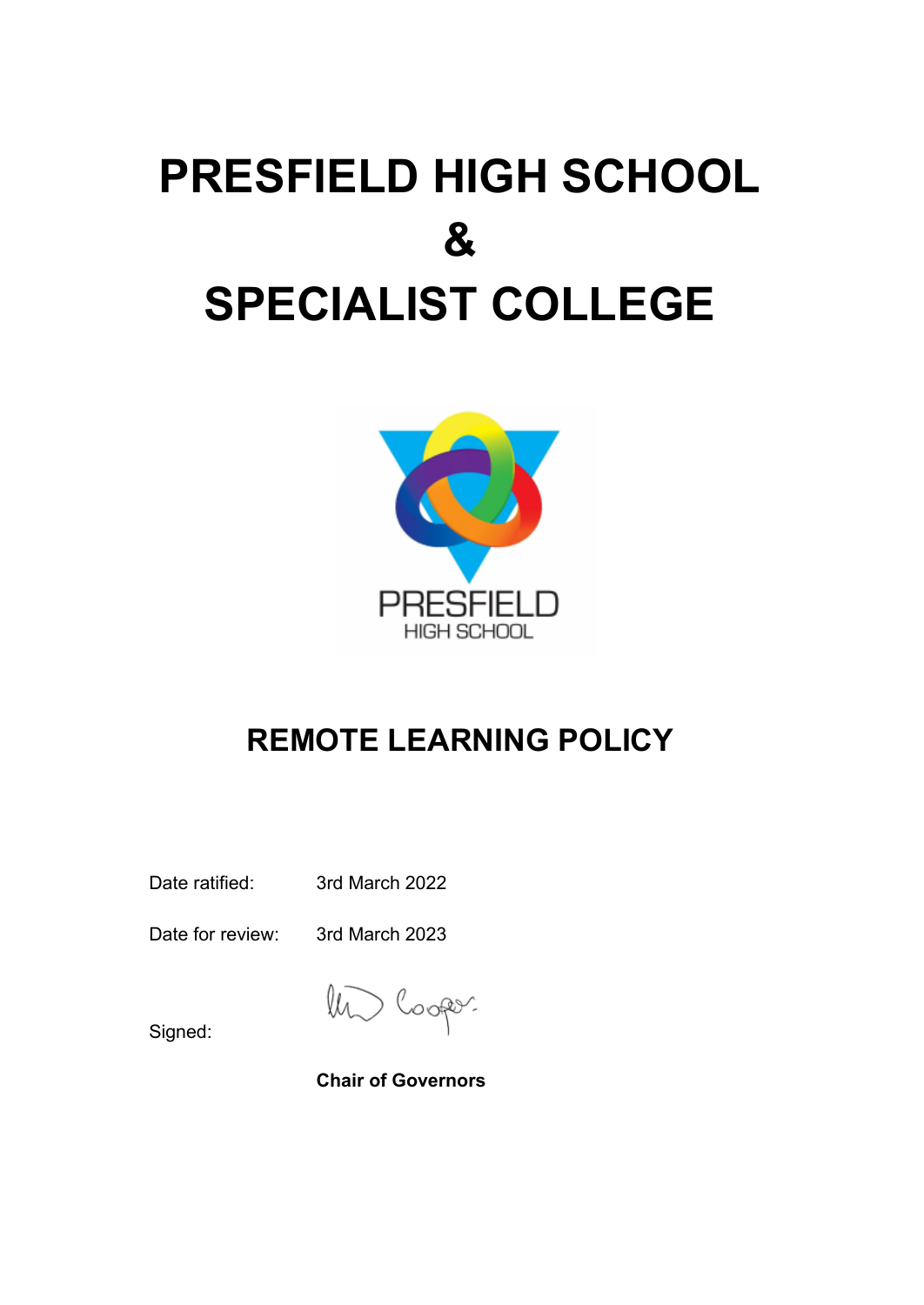# **1. Aims**

This remote learning policy for staff aims to:

- Ensure consistency in the approach to remote learning for pupils who aren't in school
- Set out expectations for all members of the school community with regards to remote learning
- Provide appropriate guidelines for data protection

# **2. Roles and responsibilities**

# **2.1 Teachers**

When providing remote learning, teachers must be available between 9.00am and 3.15 pm. If they're unable to work for any reason during this time, for example due to sickness or caring for a dependent, they should report this using the normal absence procedure.

When providing remote learning, teachers responsibilities include :

● Providing work for all classes currently taught for all pupils; whether at school full time, part-time or working at home full time

● Work should be provided to cover all the lessons on the timetable of the students in Teachers' classes, including those on bespoke timetables

● Work should be available for those students who wish to plan their own day by 9am on day of lessons

● Lessons should be uploaded/set on Google Classroom under the appropriately named classroom

- An appropriate deadline for work should be set
- Provide feedback in accordance with school's Marking Policy, at least every 2 days
- Keep in touch with students through email, phone calls, zoom/Google Meet meetings or face to face e.g. class zoom meetings at 9am each day to check in with students and give an opportunity for all students in class or at home to socialise

• Deal with any complaints or concerns from parents/carers/students promptly (within 48 hours) and according to school policies; safeguarding, care and control, mental health

• Monitor work and ensure that the majority of work is completed. Failure to engage or complete work should be addressed quickly

● Adhere to the dress code as outlined in Dress Code Policy when taking online lessons or meetings

● Ensure the background in any online meeting is appropriate and avoids any background noise

• Continue to provide a medium term plan each half term and amend it accordingly to identify what the learning objective and outcomes are including differentiation

# **2.2 Teaching assistants**

When assisting with remote learning from home teaching assistants must be available between 8:55am and 3.25pm. If they're unable to work for any reason during this time, for example due to sickness or caring for a dependent, they should report this using the normal absence procedure. When assisting with remote learning, teaching assistants will work with both class groups, form groups and with pupils who have interventions.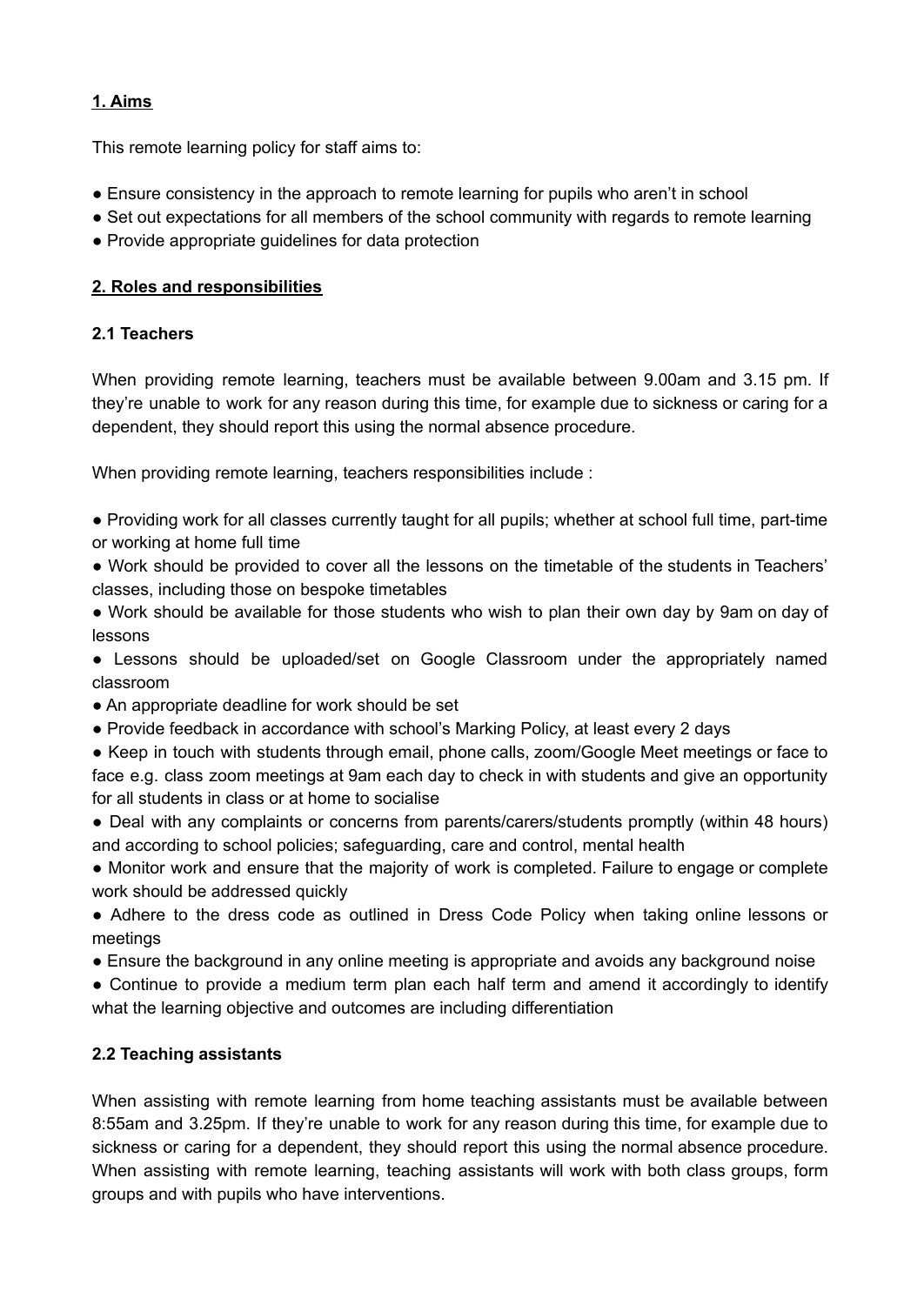Teaching assistants are expected to :-

- Support students and families through emails, phone calls, and if required, through online meetings following appropriate safeguarding protocols
- Attend virtual meetings adhering to the dress code as outlined in Dress Code Policy
- Ensure the background in any online meeting is appropriate and avoids any background noise.

If working at school follow timetable and/ or cover required email each day

#### **2.3 Subject leads**

Alongside their teaching responsibilities, subject leads are responsible to:

- Adapt requirements of subject curriculum to accommodate remote learning
- Work alongside teachers who teach their subject to ensure the work set is appropriate and consistent
- Work alongside SLT and other subject leads to ensure that work set is appropriate and consistent and that deadlines set are appropriate to pupil expectations/needs
- Monitor work completed by students and respond accordingly to encourage engagement
- Alert teachers to any resources they can use to teach their subject remotely

# **2.4 Senior Leadership Team (SLT)**

The  $SI$ T will  $\cdot$ -

- Develop, monitor and evaluate the whole school strategy for remote learning
- Communicate with, and provide support to departments, staff, pupils and parents, to ensure effective implementation of remote learning
- Provide opportunities for appropriate CPD training to ensure that staff are able to deliver remote learning effectively
- Monitor the effectiveness of remote learning reporting to Governors with reference to engagement and quality

• Ensure accountability of the remote learning process

# **2.5 Designated safeguarding lead**

The DSL is responsible for overseeing safe access to remote learning. A Safeguarding addendum - January 2021 has been produced and should be read alongside the School's Child Protection and Safeguarding Policy and the Keeping Children Safe in Education 2020 - Statutory Guidance for schools and colleges on safeguarding children and safer recruitment.

The school's internet continues to be monitored regularly and the filtering systems are robust, in order to protect children whilst on-site. Any E safety concerns should be passed to the DSL using Presfield's safeguarding concern form.

It is important that all staff who interact with children, including online, continue to look out for signs a child may be at risk. Any such concerns should be dealt with as per the Child Protection Policy.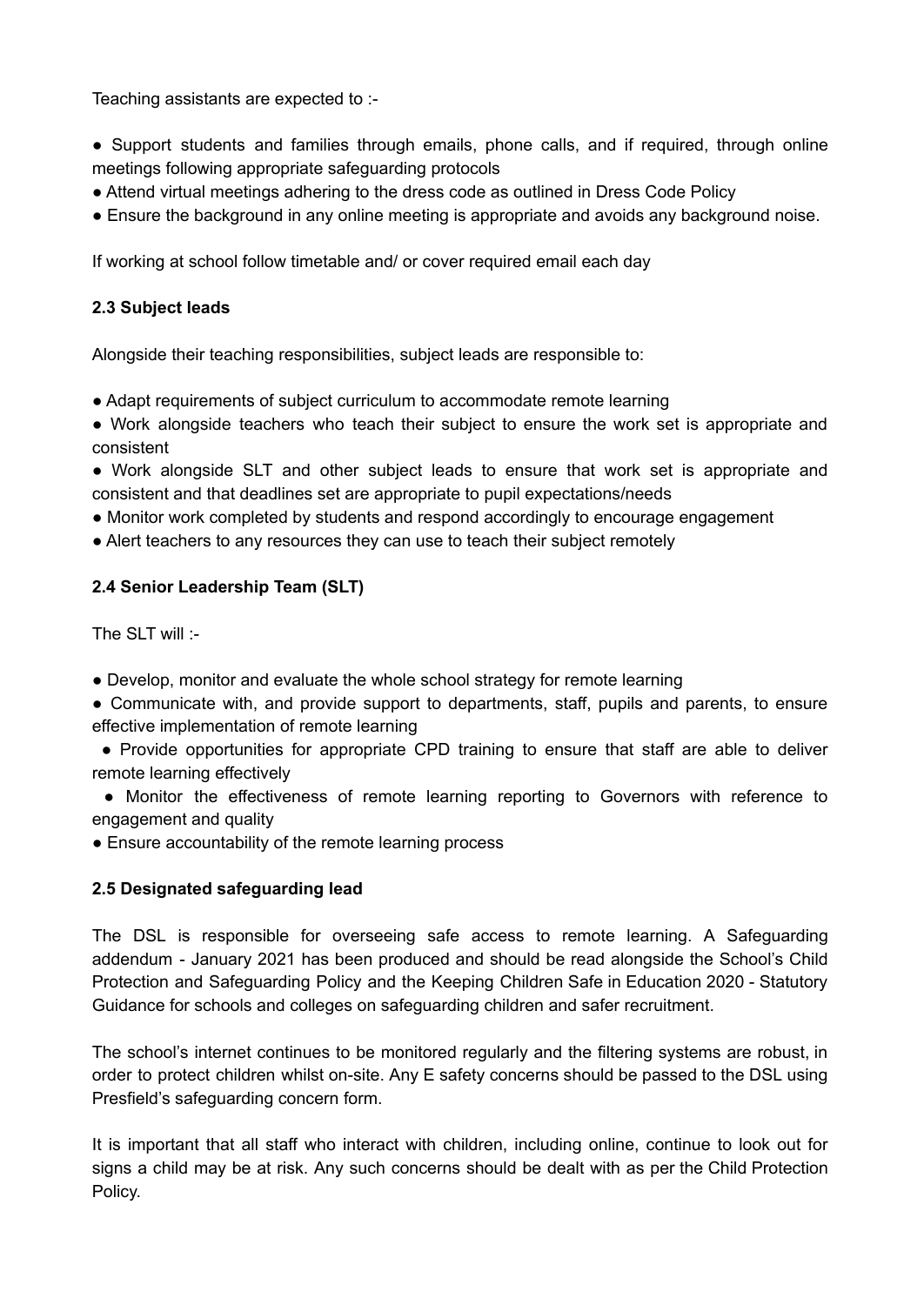Presfield High School will ensure any use of online learning tools and systems are in line with privacy and data protection/GDPR requirements.

Presfield High School will ensure that parents and carers are aware of the importance of children being safe online. This includes emphasising the importance of securing online support from a 3 reputable organisation/individual who can provide evidence that they are safe and can be trusted to have access to children.

Guidance will be available via the school website and will include links and PDFs, sourced by our CEOP trained Computing Lead. This will assist parents and carers to set parental controls thus enabling them to keep their children safe when they are accessing information online.

The following may be of use to parents and carers in ensuring that the children are safe whilst online at home:

- Internet matters for support for parents and carers to keep their children safe online
- Net-aware for support for parents and carers from the NSPCC
- Parent info for support for parents and carers to keep their children safe online
- Thinkuknow for advice from the National Crime Agency to stay safe online
- UK Safer Internet Centre advice for parents and carers

Below are some things to consider when delivering virtual lessons, especially where webcams are involved:

▪ Some staff will be using 1:1 sessions to work with students academically or pastorally. These sessions should be recorded and placed in a named folder , shared with the headteacher and the DSL.

• Parents and carers will be required to give permission for students to take part in virtual sessions, particularly 1:1 sessions and this can be given via email. A record of permissions is held.

▪ Staff and children must wear suitable clothing, as should anyone else in the household. We appreciate that students may be wearing loungewear and warm clothing such as a dressing gown and we will not end calls unless students are wearing inappropriate clothing such as underwear. The staff will use their professional judgement. If staff feel uncomfortable with the way a student presents they will end the call and they will then contact parents to discuss why the call was ended.

▪ Ideally computers used should be in appropriate areas, for example, not in bedrooms; and the background should be blurred. However at Presfield High School we appreciate that quiet spaces to work at home may be limited. For this reason we will continue to offer virtual sessions to students who work in their bedrooms as we prioritise their ability to interact and learn.

▪ The live class should be recorded so that if any issues were to arise, the video can be reviewed.

▪ Live classes should be kept to a reasonable length of time, or the streaming may prevent the family 'getting on' with their day.

▪ Language must be professional and appropriate, including any family members in the background.

▪ Staff must only use platforms specified by senior managers and approved by our IT network manager / provider to communicate with pupils.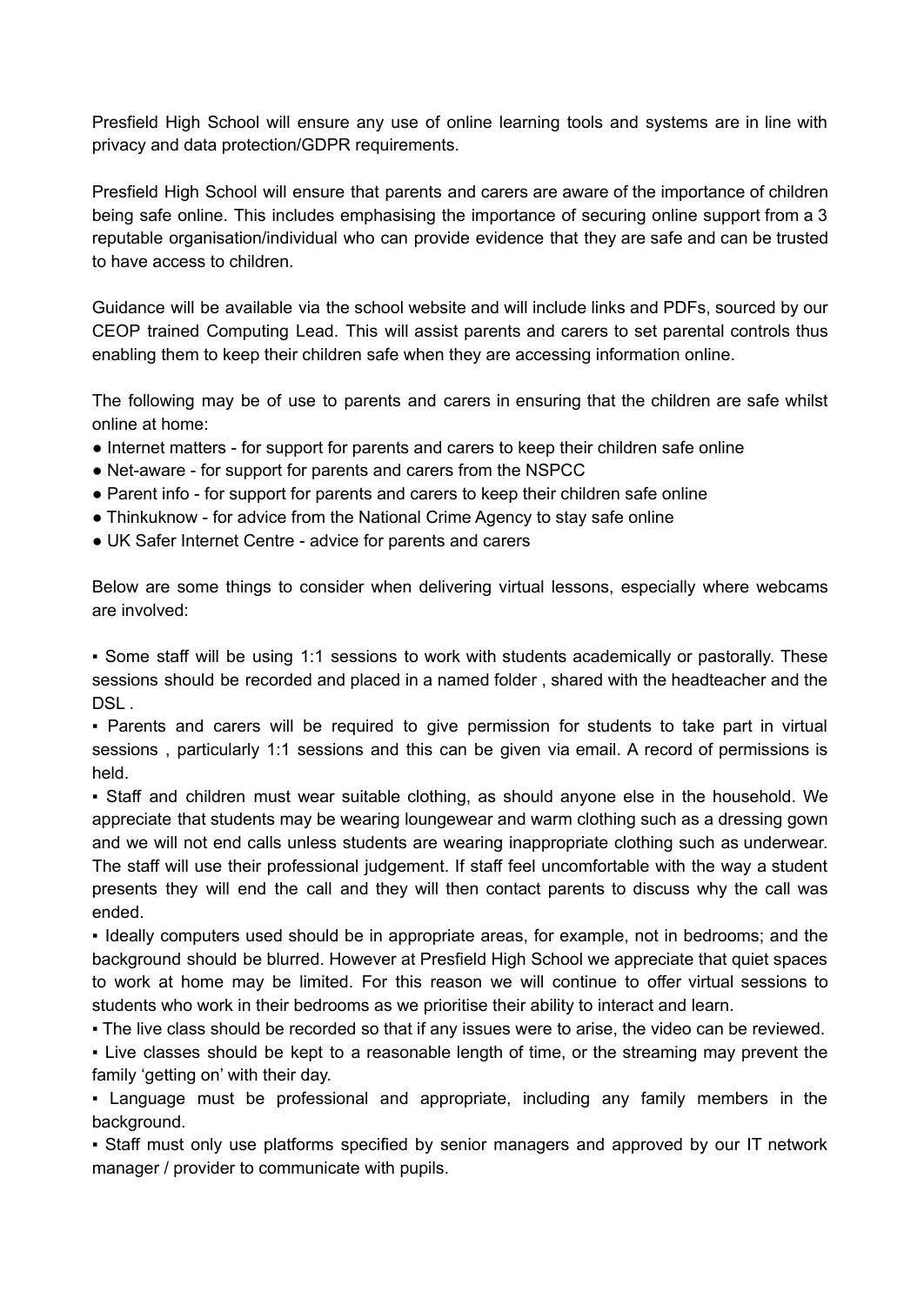• Staff should record the length, time, date and attendance of any sessions held. • Staff must follow school guidance when setting up on-line lessons to ensure that appropriate safeguarding settings are in place to prevent unauthorised use and access to on-line lessons.

# **2.6 Network manager and IT teacher**

IT staff are responsible for:

• Helping staff and parents with any technical issues they're experiencing

● Reviewing the security of remote learning systems and flagging any data protection breaches to the data protection officer

- Assisting pupils and parents with accessing the internet or devices
- Fixing issues with systems used to set and collect work

# **2.7 Pupils and parents**

Staff can expect pupils learning remotely to:

- Be contactable during the school day although they may not always be in front of a device the entire time
- Complete work to the deadline set by teachers
- Seek help if they need it, from teachers or teaching assistants
- Alert teachers if they're not able to complete work

# **2.8 Governing board**

The governing board is responsible for:

● Monitoring the school's approach to providing remote learning to ensure education remains as high quality as possible

● Ensuring that staff are certain that remote learning systems are appropriately secure, for both data protection and safeguarding reasons

# **3. Data protection**

# **3.1 Accessing personal data**

When accessing personal data for remote learning purposes, all staff members will do so in line with privacy and data protection/GDPR requirements

# **3.2 Processing personal data**

Staff members may need to collect and/or share personal data such as emails, phone calls, online meetings through Google Meet or Zoom as part of the remote learning system. As long as this processing is necessary for the school's official functions, individuals won't need to give permission for this to happen.

However, staff are reminded to collect and/or share as little personal data as possible online.